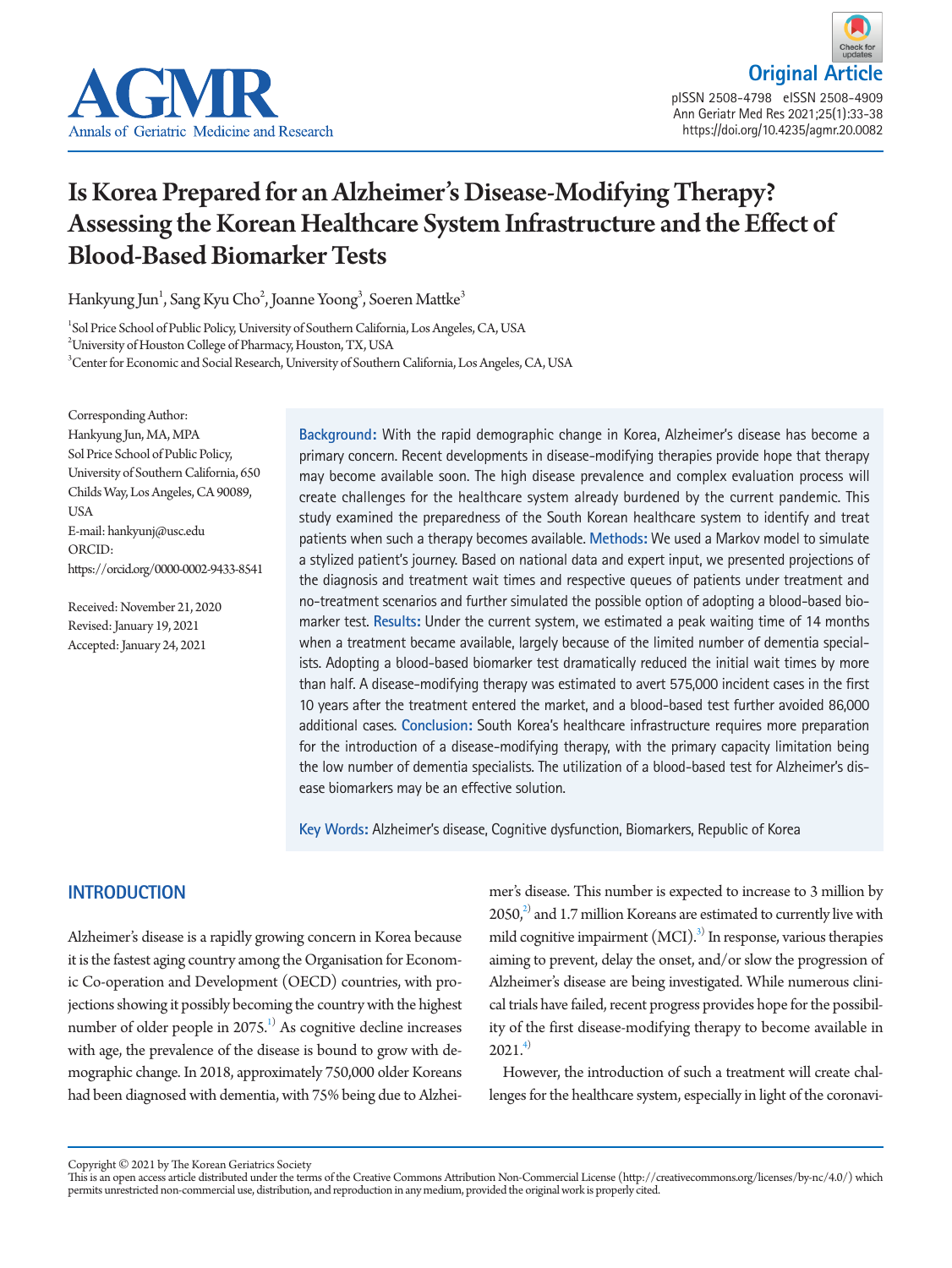rus disease 2019 (COVID-19) pandemic, thus creating competing priorities.<sup>[5\)](#page-4-4)</sup> A disease-modifying therapy will likely be prescribed to patients in the early stages of the disease to slow its progression. Identifying treatment-eligible patients requires a complex evaluation process, including brief cognitive assessment, confirmatory neurocognitive evaluation, and biomarker tests. Fortunately, the Korean government has been implementing a series of national dementia strategies since 2008. In 2017, the current administration announced the National Dementia Responsibility Policy, in which the country should bear most of the burden of dementia care.<sup>[6\)](#page-4-5)</sup> The policy established regional dementia centers that provide free consultation and cognitive screening for dementia patients and family members. $7$ 

This study analyzed the preparedness of the Korean healthcare system when a disease-modifying therapy for Alzheimer's disease becomes available. We simulated the identification and treatment processes of people with early-stage Alzheimer's disease under a treatment compared to a no-treatment status and presented projections of the potential wait times in Korea. We further simulated the effect of adopting a blood-based biomarker test for Alzheimer's disease pathology.

## **MATERIALS AND METHODS**

#### **Simulation Model**

Our simulation model used a patient journey on the path to a disease-modifying therapy as our basis. Individuals aged 50 years and over go through a cognitive assessment (screening phase), where those detected with MCI are referred to a dementia specialist for further analysis (diagnostic phase), and if confirmed with a positive biomarker test, they are referred to treatment (treatment phase). For individuals who are untreated, the disease continues to progress. We applied this path to a Markov model and transition probabilities derived from the literature, $s^{(8,9)}$  $s^{(8,9)}$  $s^{(8,9)}$  $s^{(8,9)}$  where individuals moved through the disease states: normal cognition to MCI to Alzheimer's disease. To simulate the healthcare system, our model included three capacity constraints: dementia specialists, biomarker testing facilities, and treatment delivery facilities. The details of the model can be found in previous studies, in which we analyzed the preparedness of the healthcare systems in the United States, Australia, Canada, Japan, and six European countries (Germany, France, Italy, Spain, Sweden, and the UK).<sup>10[-14\)](#page-5-0)</sup>

#### **Data**

Our population projections and mortality rates were obtained from the Korean Census, $15$  and similar to our previous research, estimations of those for people with MCI and Alzheimer's disease

were derived from information from the literature.<sup>16[-20](#page-5-3)</sup> Based on expert input from Korean subject-matter experts, we assumed that 80% of neurologists and 35% of psychiatrists would evaluate patients with MCI and Alzheimer's disease. Regarding biomarker tests in Korea, we assumed that the majority (95%) of tests would be performed using positron emission tomography (PET) for amyloid deposits in the brain and the remaining via cerebrospinal fluid (CSF) tests owing to the strong reluctance of Koreans to undergo lumbar puncture. Our model did not apply any constraint on CSF tests, while the capacity was constrained for PET given the limited excess capacity and a slight decrease in the number of devices. The numbers of specialists and PET scanners were derived from Korea's Health Insurance Review & Assessment Service and OECD Health Statistics.<sup>[21](#page-5-4)[,22](#page-5-5))</sup> We projected future capacities using the historical trends of the physician workforce and PET scanners. For the treatment phase, we assumed that a disease-modifying therapy would be intravenously delivered and reduce the risk of progression from MCI to dementia by 30%. Because of the lack of infusion data in Korea, we used a healthcare system capacity index for infusion projections using OECD data, $21$ ) consistent with our previous analyses.

#### **Model Assumptions**

Our model started with individuals aged 50 years and older because most later-stage clinical trials included individuals with ages as low as 50 years (e.g., the Phase 3 trial of BAN2401, NCT03887455). We assumed that a disease-modifying therapy for patients with MCI due to Alzheimer's disease would become available in 2022 and that screening would start 1 year earlier in 2021. The treatment was assumed to be delivered via intravenous infusion every 4 weeks for 18 months following the protocol for aducanumab. Our Korean model applied the same assumptions for treatment effectiveness, patient uptake, excess capacity, and epidemiological parameters as in our previous studies but modified them for the Korean context. We consulted several experts familiar with the Korean subject matter to adapt these assumptions. Details on the model assumptions are described in our previous studies.<sup>10-14)</sup>

## **Effects of a Blood-Based Biomarker Test**

Several blood-based test kits for Alzheimer's disease have emerged in Korea, $^{23)}$  and in 2020, a test in which a multimer detection sys-tem (MDS) detects plasma Aβ oligomers,<sup>[24](#page-5-6)</sup> with a discriminative accuracy comparable to an amyloid  $\text{PET}^{25)}_2$  the "MDS-OA $\beta$  test," received approval from the Korean Food & Drug Administration (FDA). The introduction of a blood-based biomarker test for Alzheimer's disease would allow the identification of patients with MCI due to other causes earlier in the process. A study using US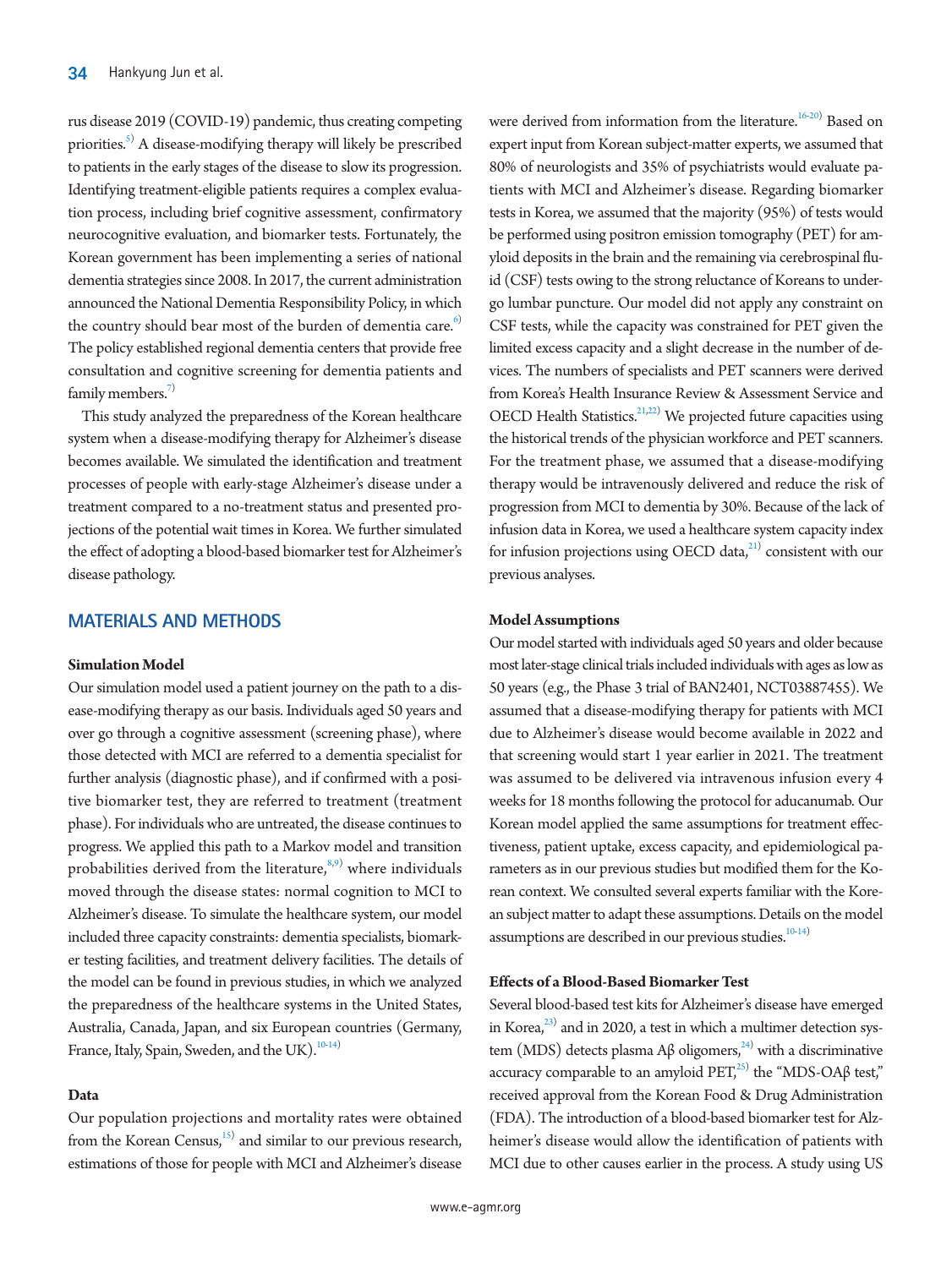data showed that such a test could lead to an approximate reduction in specialist visits by 60% and the use of PET by 40%. $^{26)}$  $^{26)}$  $^{26)}$  Based on this study, our model reflected the possible introduction of such a blood-based test to analyze its potential effect on clearing wait times and respective queues.

# **RESULTS**

Based on our analysis, 1.8 million Koreans are estimated to have MCI in 2021. Among them, 0.9 million are assumed to seek further evaluation by a dementia specialist, of whom 0.8 million would undergo biomarker tests, with half of the patients expected to test positive for amyloid pathology, resulting in 0.3 million patients eligible for treatment.

The projected number of patients in queues for a disease-modifying therapy and respective wait times are presented in [Fig.](#page-2-0) [1.](#page-2-0) The initial peak wait time was estimated to be 14 months, with the main capacity limitation being specialist visits. Initially, over 500,000 Korean patients were estimated to wait for their specialist appointment. Infusion delivery wait times were minimal and would persist until 2028. The backlog of cases was projected to

clear in 2029 when patients could access treatment without waiting. We did not project waitlists for biomarker tests because of the relatively high PET scanner capacity in Korea.

[Fig. 2](#page-2-1) shows that a blood-based biomarker test would reduce the initial wait times by more than half, to 5.7 months, with queues for specialist visits clearing in 2023. While the increased throughput in the screening phase would result in more patients waiting for infusions, the net effect was lower wait times and 620,000 fewer patients waiting in queues that would persist until 2028. Cumulatively, 769,000 patients would wait for infusion treatment from 2021 to 2029, with a peak of 171,000 people in queue in 2024.

[Fig. 3](#page-3-0) further compares the projected incident cases of Alzheimer's disease up to 2050 under three scenarios: without treatment (gray dashed line) and with treatment assuming that a blood test is not (blue solid line) and is (orange line with markers) available. Compared to the cumulative number of new cases in the absence of a treatment, the disease-modifying therapy helped avoid approximately 575,000 additional cases in the first 10 years after the entry of a treatment in the market, assuming our projected wait times in the absence of a blood test. Assuming the availability of a blood-based test, an additional 86,000 incident cases could be

<span id="page-2-0"></span>

**Fig. 1.** Projected wait times (A) and waitlists (B) for a disease-modifying therapy.

<span id="page-2-1"></span>

**Fig. 2.** Projected wait times (A) and waitlists (B) for blood-based tests.

Ann Geriatr Med Res 2021;25(1):33-38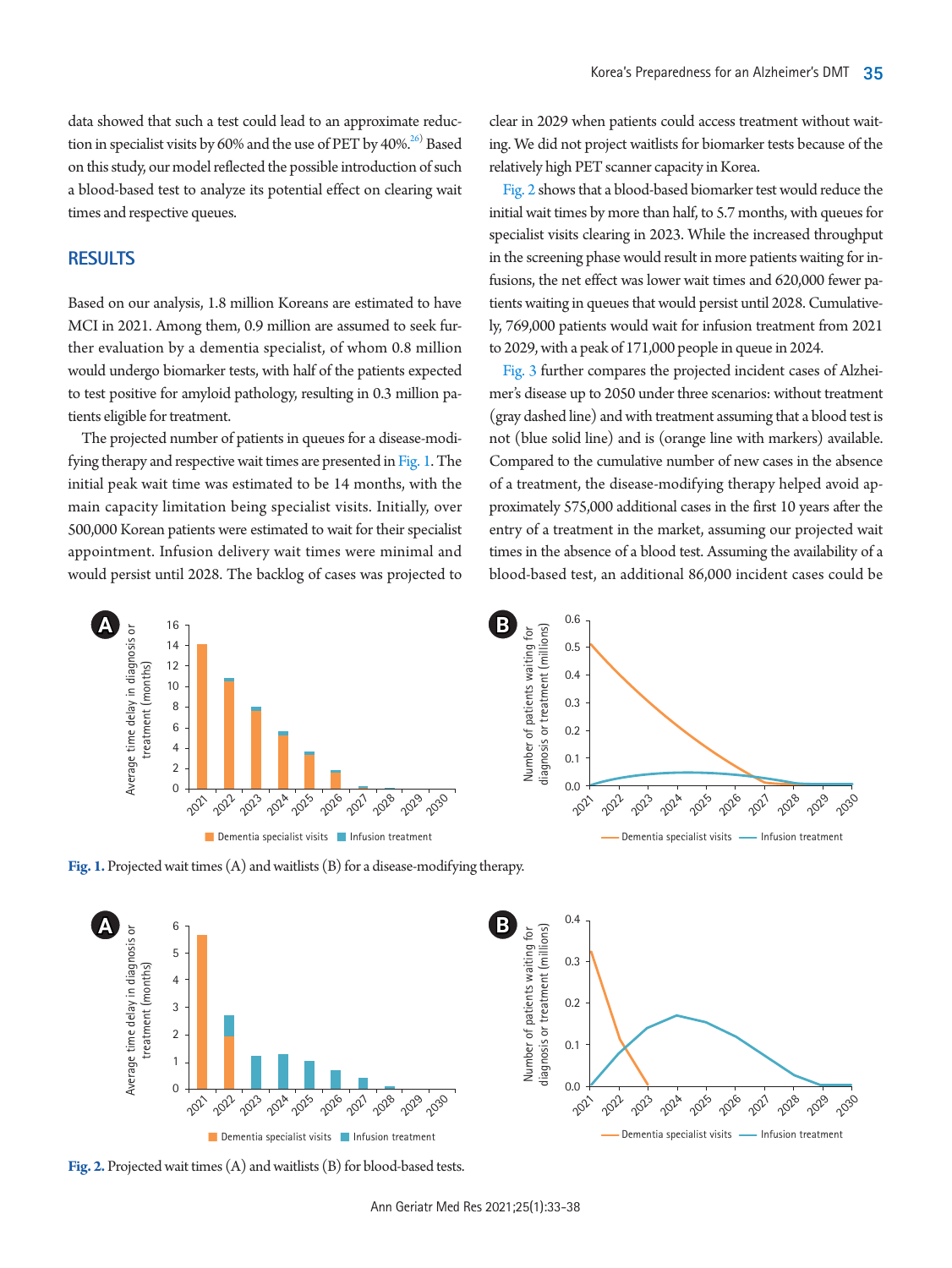<span id="page-3-0"></span>

**Fig. 3.** Projected cumulative numbers of new cases of Alzheimer's disease under different scenarios. BBBT, blood-based biomarker test.

averted owing to faster access to treatment. If we increased the projection period to 2050, the disease-modifying therapy could help avert 2.6 million new cases compared to no treatment and the blood-based test would avert further 92,000 additional cases.

## **DISCUSSION**

A disease-modifying therapy for Alzheimer's disease may soon become available for the first time. Such therapy may reduce the number of patients with dementia due to Alzheimer's disease by delaying or preventing disease progression. However, this preventive paradigm implies that the population effect of a therapy will depend on a country's ability to identify patients eligible for treatment and to administer it in a timely manner. Waiting times persisted for a decade, with the annual average wait times peaking at 14 months. The projected peak wait time was similar to that in Japan (15 months) and the UK (14 months) and shorter than that in the United States (19 months) and Canada (28 months).<sup>10-14)</sup>

The limited capacity of dementia specialists is the biggest obstacle in evaluating patients with MCI in Korea. Geriatric medicine is yet to be established as an official specialty in Korea, with a negligible number of physicians specializing in dementia. For instance, approximately 6,000 members participated in the Korean Geriatric Society in 2010, mostly from internal and family medicine.<sup>27)</sup> Expanding the number of specialists is also the most challenging constraint to address because of the long training times and overall limited number of physicians.

Fortunately, blood-based tests for Alzheimer's disease pathology

are the functional equivalent of increasing specialist capacity by 60% because they improve the efficiency of the initial triage process. The currently available cognitive tests have limited specificity for discerning MCI due to Alzheimer's disease from MCI due to other etiologies.<sup>28)</sup> Blood-based tests in combination with a brief cognitive test, however, may help prioritize patients with likely MCI due to Alzheimer's disease at the primary care level for specialist referral and reduce the need for confirmatory biomarker tests. The recently approved test kit in Korea has been demonstrated to be a reliable method for evaluation of individuals with Alzheimer's disease.<sup>23-25)</sup>

Eliminating the constraint for infusion delivery is also needed. This could be achieved by increasing the number of hospital beds for infusion delivery. In the long term, home infusions may become available, especially in rural areas, which can further reduce related wait times. At-home services organized by regional dementia centers may include home infusions in the future.

Our analysis had several limitations; thus, our estimates represented the magnitude of the problem rather than an exact projection of wait times and disease progression. We relied on several assumptions to identify potential capacity constraints if a disease-modifying therapy becomes available. These assumptions were based on the blood-based biomarker test reducing capacity constraints from an example of the United States case; however, the effect may differ in the Korean system using a Korean test kit. The study using US data was based on a test detecting beta-amyloid 42 and 40 (Aβ42 and Aβ40) with a sensitivity and specificity of 0.89 and 0.69, respectively.<sup>[29](#page-5-10))</sup> The Korean test kit detects plasma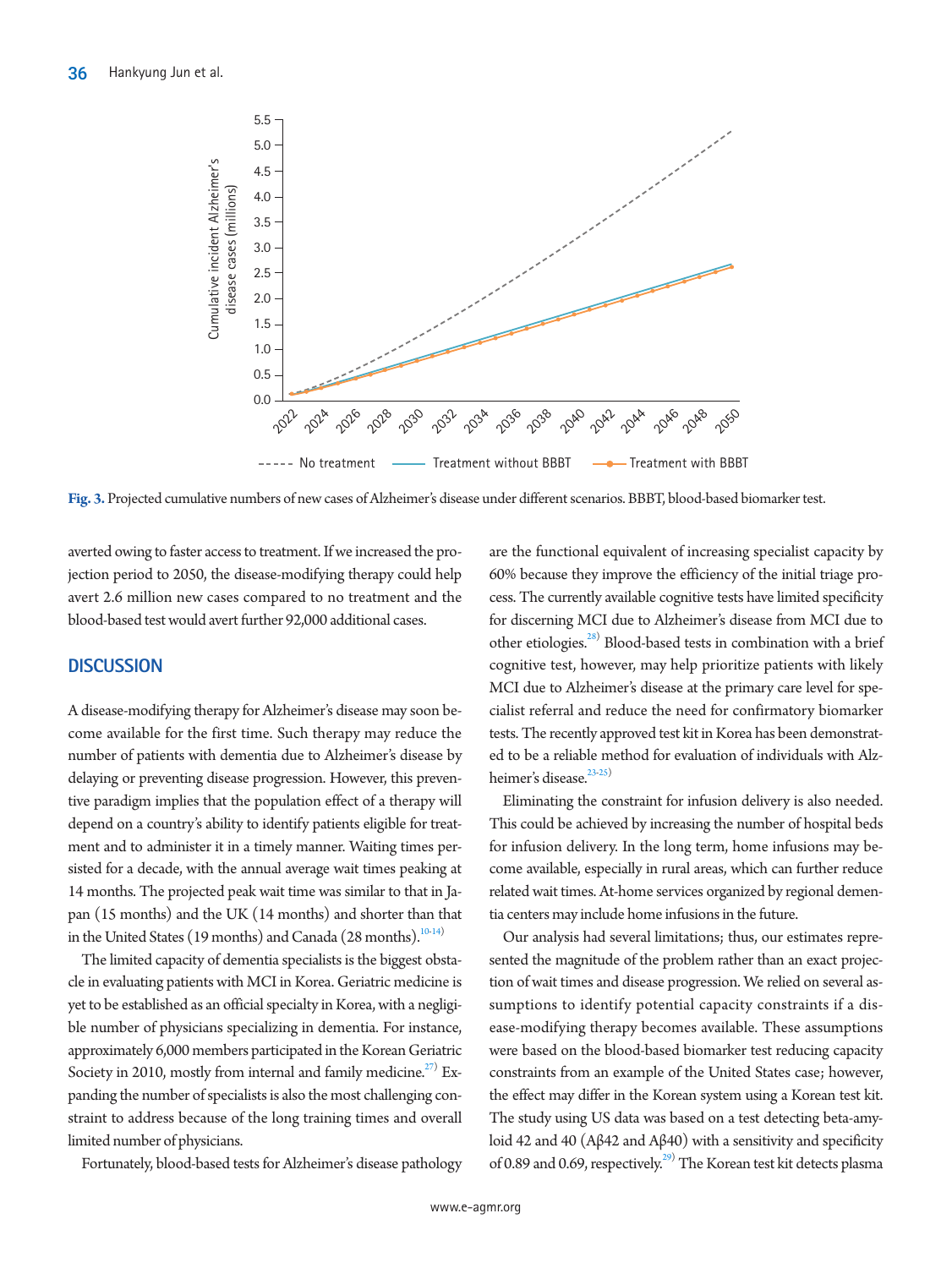Aβ oligomers and also incubates plasma samples with synthesized Aβ42 before the assay. The tests show promise, with a sensitivity of 78.3% and a specificity of  $86.5\%$ .<sup>30)</sup> In our study, we assumed that 80% of neurologists and 35% of psychiatrists would be able to diagnose patients. This does not reflect the smaller proportion of physicians currently specializing in dementia care but rather the proportion of experts we considered would be capable of evaluating patients with cognitive decline. Using the actual proportion of dementia specialists would lead to higher wait times. We did not consider capacity challenges related to cognitive screening, magnetic resonance imaging, radiologists and nuclear medicine specialists, and treatment monitoring owing to the complexity of the model. Our focus on dementia specialists, biomarker testing for diagnosis, and infusion delivery reflected the fact that these are likely to be the most crucial and pressing barriers to overcome with the introduction of a disease-modifying therapy.

In conclusion, there is cautious optimism that a disease-modifying therapy for Alzheimer's disease will soon be available. Similar to many other countries, Korea does not yet have sufficient infrastructure to deliver such a therapy to a large pool of prevalent patients, leading to initial wait times for access to treatment. Utilizing a blood-based biomarker test for the early diagnosis of Alzheimer's disease may help accelerate the evaluation of treatment-eligible patients, thereby preventing disease progression to manifest dementia in a greater number of patients.

## **ACKNOWLEDGEMENTS**

For this analysis, we consulted subject-matter experts to inform our modeling assumptions. We thank these experts for sharing their insights into clinical practices and policies in Korea, including Hee-Jin Kim (Hanyang University), Hee-Jin Kim (Sungkyunkwan University), Seung-Ho Ryu (Konkuk University), and Seok Woo Moon (Konkuk University). Their willingness to be acknowledged does not imply their agreement with the report's assumptions and conclusions.

#### **CONFLICT OF INTEREST**

Soeren Mattke serves on the board of directors of Senscio Systems Inc. and the scientific advisory boards of AiCure Technologies, Boston Millennia Partners, and Zano Zano Healthcare Services. He has received consulting fees from AARP, Biotronik, Bristol-Myers Squibb, Eisai, and Defined Health. Except for that, no potential conflict of interest relevant to this article was reported.

## **FUNDING**

The study was funded by a research contract from Eisai Co. Ltd. to

the University of California. The sponsor provided editorial suggestions on an earlier draft of the manuscript but had no other involvement in the study design, analysis, and decision to submit.

#### **AUTHOR CONTRIBUTION**

Conceptualization, SM; Data curation, HJ, SC; Funding acquisition, SM; Investigation, HJ; Methodology, SC, HJ; Project administration, HJ; Supervision, JY, SM; Writing-original draft, HJ; Writing-review & editing, JY, SM.

## **REFERENCES**

- <span id="page-4-0"></span>1. Organisation for Economic Cooperation and Development. Pensions at a Glance 2017: OECD and G20 Indicators. Paris, France: OECD Publishing; 2017.
- <span id="page-4-1"></span>2. Cho H, Kim J. National Institute of Dementia Annual Report 2019 [Internet]. Seoul, Korea: National Institute of Dementia; 2020 [cited 2021 Jan 30]. Available from: [https://www.nid.](https://www.nid.or.kr/notification/activity_view.aspx?board_seq=1983&page&searchfield&searchword) [or.kr/notification/activity\\_view.aspx?board\\_seq = 1983&](https://www.nid.or.kr/notification/activity_view.aspx?board_seq=1983&page&searchfield&searchword) [page&searchfield&searchword.](https://www.nid.or.kr/notification/activity_view.aspx?board_seq=1983&page&searchfield&searchword)
- <span id="page-4-2"></span>3. Lee J, Kang M, Nam H, Kim Y, Lee O, Kim K. Korean Dementia Observatory 2019 [Internet]. Seoul, Korea: National Institute of Dementia; 2020 [cited 2021 Jan 30]. Available from: [https://](https://www.nid.or.kr/info/dataroom_view.aspx?bid=209) [www.nid.or.kr/info/dataroom\\_view.aspx?bid = 209.](https://www.nid.or.kr/info/dataroom_view.aspx?bid=209)
- <span id="page-4-3"></span>[4. Cummings J, Lee G, Ritter A, Sabbagh M, Zhong K. Alzheimer's](https://doi.org/10.1002/trc2.12050)  [disease drug development pipeline: 2020. Alzheimers Dement](https://doi.org/10.1002/trc2.12050)  [\(N Y\) 2020;6:e12050](https://doi.org/10.1002/trc2.12050).
- <span id="page-4-4"></span>5[. Lekamwasam R, Lekamwasam S. Effects of COVID-19 pan](https://doi.org/10.4235/agmr.20.0027)[demic on health and wellbeing of older people: a comprehensive](https://doi.org/10.4235/agmr.20.0027)  [review. Ann Geriatr Med Res 2020;24:166-72](https://doi.org/10.4235/agmr.20.0027).
- <span id="page-4-5"></span>[6. Lee DW, Seong SJ. Korean national dementia plans: from 1st to](https://doi.org/10.5124/jkma.2018.61.5.298)  [3rd. J Korean Med Assoc 2018;61:298-303](https://doi.org/10.5124/jkma.2018.61.5.298).
- <span id="page-4-6"></span>7[. Lee SB. The Community Dementia Reassurance Center](https://doi.org/10.4235/agmr.19.0024)  [\(Chime Ansim Center\) in South Korea. Ann Geriatr Med Res](https://doi.org/10.4235/agmr.19.0024)  [2019;23:43-4](https://doi.org/10.4235/agmr.19.0024).
- <span id="page-4-7"></span>[8. Yesavage JA, O'Hara R, Kraemer H, Noda A, Taylor JL, Ferris S,](https://doi.org/10.1016/s0022-3956(02)00020-1)  [et al. Modeling the prevalence and incidence of Alzheimer's dis](https://doi.org/10.1016/s0022-3956(02)00020-1)[ease and mild cognitive impairment. J Psychiatr Res 2002;36:](https://doi.org/10.1016/s0022-3956(02)00020-1) [281-6.](https://doi.org/10.1016/s0022-3956(02)00020-1)
- <span id="page-4-8"></span>9. [Mitchell AJ, Shiri-Feshki M. Rate of progression of mild cogni](https://www.ncbi.nlm.nih.gov/pubmed/19236314)[tive impairment to dementia: meta-analysis of 41 robust incep](https://www.ncbi.nlm.nih.gov/pubmed/19236314)[tion cohort studies. Acta Psychiatr Scand 2009;119:252-65.](https://www.ncbi.nlm.nih.gov/pubmed/19236314)
- <span id="page-4-9"></span>10. Liu J, Hlavka J, Hillestad RJ, Mattke S. Assessing the preparedness of the US health care system infrastructure for an Alzheimer's treatment. Santa Monica, CA: RAND Corporation; 2017.
- 11. Hlavka JP, Mattke S, Liu JL. Assessing the preparedness of the health care system infrastructure in six European countries for an